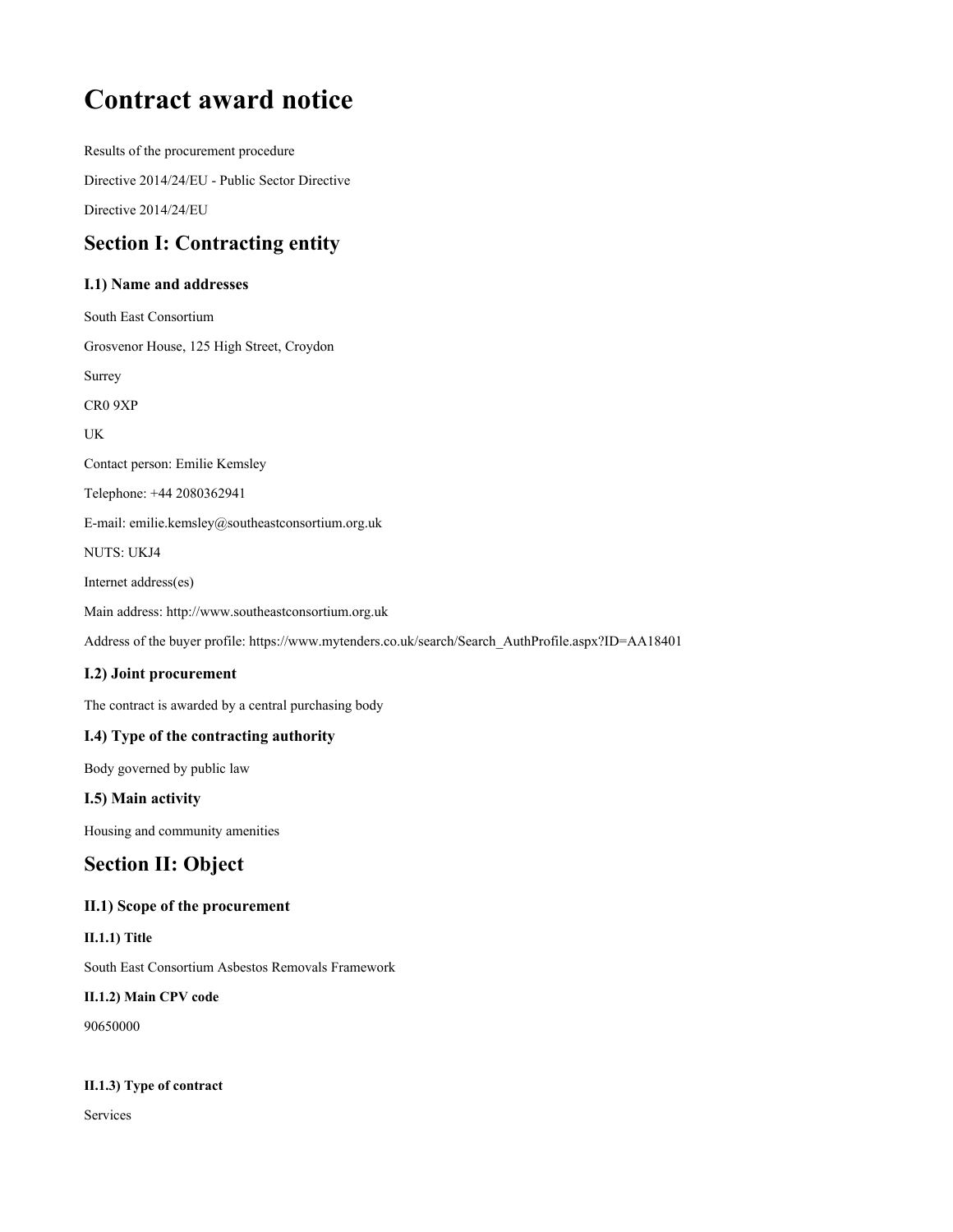#### **II.1.4) Short description**

South East Consortium (SEC) are looking for suitable contractors to be able to provide an Asbestos Removals Framework (Framework Agreement). This process will require Tenderers to be hold a valid HSE licence. The framework will last for initial period of 2 years with the potential of  $2 \times 1$  year extensions, and call off contracts will be up to 7 years. All pricing submitted must be inclusive of SEC Levy **(2%), overheads, profit and prelims but exclusive of VAT.**

#### **II.1.6) Information about lots**

**This contract is divided into lots: No**

#### **II.1.7) Total value of the procurement**

**Value excluding VAT: 30 000 000.00 GBP**

#### **II.2) Description**

#### **II.2.2) Additional CPV code(s)**

**90650000**

#### **II.2.3) Place of performance**

**NUTS code:**

**UK**

#### **II.2.4) Description of the procurement**

SEC invites you to tender for an Asbestos Removals Services Framework. This process will require Tenderers to be hold a valid HSE licence. The framework will be in place for an initial 2 years with the potential of  $2 \times 1$  year extensions.

#### **II.2.5) Award criteria**

**Quality criterion: quality / Weighting: 60**

**Price / Weighting: 40**

#### **II.2.11) Information about options**

**Options: No**

#### **II.2.13) Information about European Union funds**

**The procurement is related to a project and/or programme financed by European Union funds: No**

# **Section IV: Procedure**

#### **IV.1) Description**

#### **IV.1.1) Type of procedure**

**Open procedure**

#### **IV.1.3) Information about a framework agreement or a dynamic purchasing system**

**The procurement involves the establishment of a framework agreement**

#### **IV.1.8) Information about Government Procurement Agreement (GPA)**

**The procurement is covered by the Government Procurement Agreement: Yes**

#### **IV.2) Administrative information**

#### **IV.2.1) Previous publication concerning this procedure**

**Notice number in the OJ S:**

**2021/S 000-010968**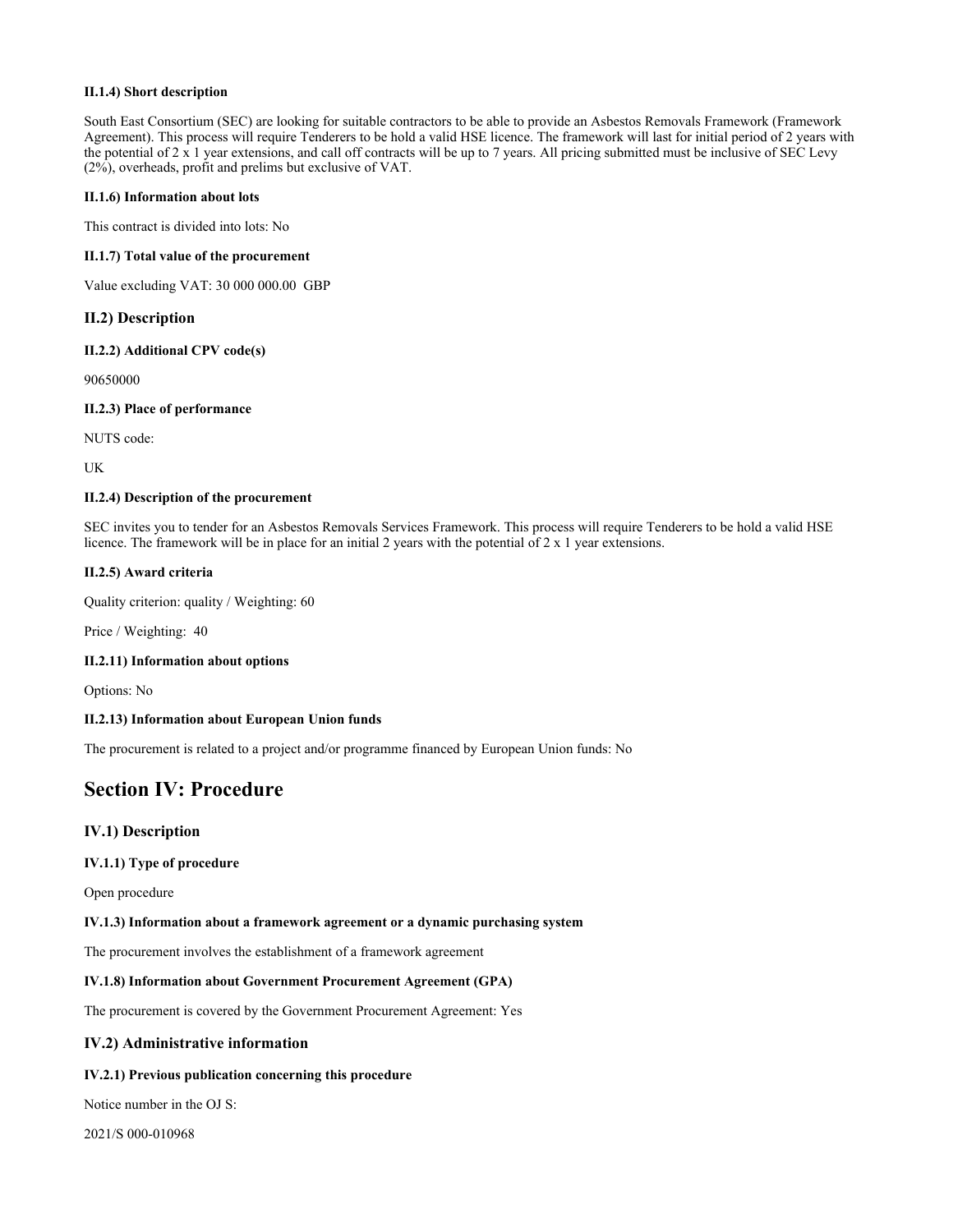# **Section V: Award of contract**

**Contract No: 2021S000-010968**

**A contract/lot is awarded: Yes**

#### **V.2 Award of contract**

#### **V.2.1) Date of conclusion of the contract**

**04/10/2021**

#### **V.2.2) Information about tenders**

**Number of tenders received: 22 Number of tenders received from SMEs: 22 Number of tenders received from tenderers from EU Member States: 0 Number of tenders received from tenderers from non-EU Member States: 0 Number of tenders received by electronic means: 22 The contract has been awarded to a group of economic operators: Yes V.2.3) Name and address of the contractor European Asbestos services ltd Infinet House, 111 Windmill Road Middlesex TW16 7EF UK Telephone: +44 7721304149 Fax: +44 1932773089 NUTS: UK The contractor is an SME: Yes V.2.3) Name and address of the contractor Woods Building Services Limited t/a AA Woods Woods House, River Way Harlow, Essex CM20 2DP UK Telephone: +44 1279444630 NUTS: UK The contractor is an SME: Yes V.2.3) Name and address of the contractor Cablesheer Asbestos Ltd Cablesheer House, Murray Road**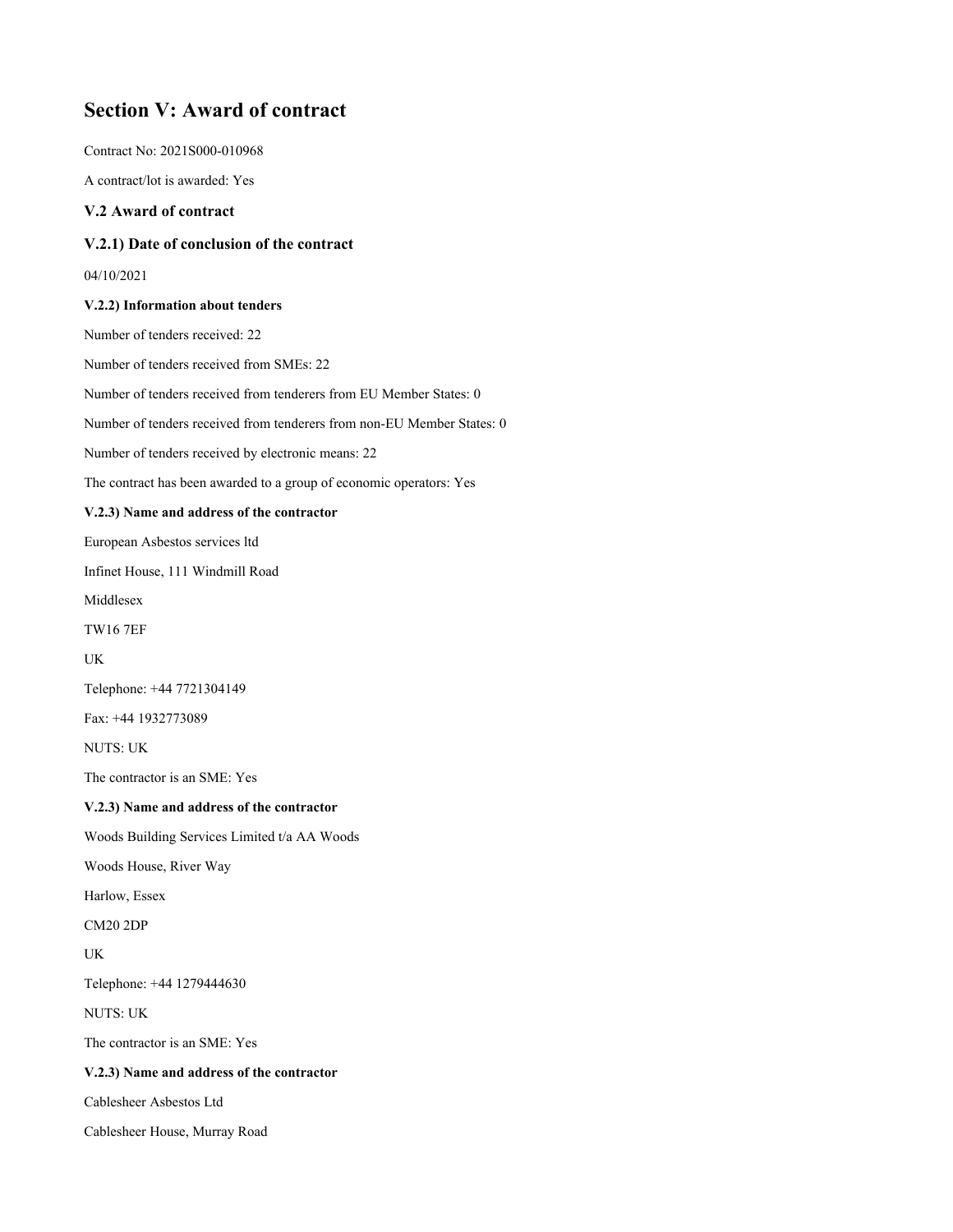**Orpington, Kent**

**BR5 3QY**

**UK**

**Telephone: +44 3300249040**

**NUTS: UKJ4**

**The contractor is an SME: Yes**

#### **V.2.3) Name and address of the contractor**

**Asbestech Ltd**

**Unit 3, The IO Centre, Hearle Way**

**Hertfordshire**

**AL10 9EW**

**UK**

**Telephone: +44 8456800055**

**NUTS: UK**

**The contractor is an SME: Yes**

#### **V.2.3) Name and address of the contractor**

**Ductclean (UK) Ltd**

**The Yard, Cambridge Cottages, High Cross,**

**Hertfordshire**

**SG11 1BB**

**UK**

**Telephone: +44 000000**

**Fax: +44 000000**

**NUTS: UK**

**The contractor is an SME: Yes**

#### **V.2.3) Name and address of the contractor**

**Aspect Contracts Limited**

**Aspect House, Honywood Road**

**Basildon, Essex**

**SS14 3DS**

**UK**

**Telephone: +44 11332711346**

**NUTS: UK**

**The contractor is an SME: Yes**

#### **V.2.3) Name and address of the contractor**

**PA Group UK Ltd**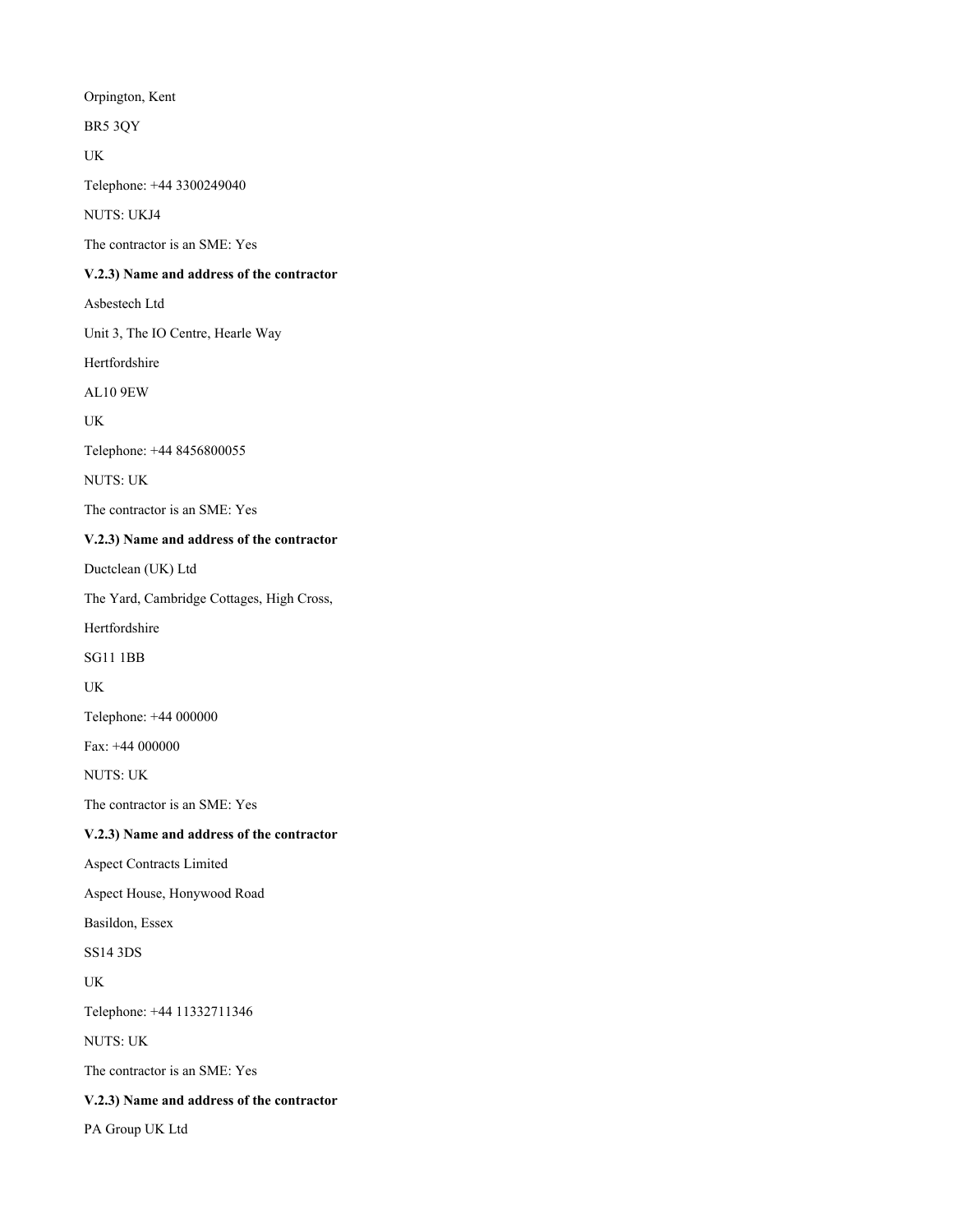**The Granary, Pinden Farm Dartford DA2 8EA UK Telephone: +44 8454740172 Fax: +44 8454740173 NUTS: UK The contractor is an SME: Yes V.2.3) Name and address of the contractor Spectra Analysis Unit 2, Olympic Business Centre, Paycocke Road, Basildon Essex SS14 3EX UK Telephone: +44 7900216541 NUTS: UK The contractor is an SME: Yes V.2.4) Information on value of the contract/lot (excluding VAT) Total value of the contract/lot: : 30 000 000.00 GBP V.2.5) Information about subcontracting Section VI: Complementary information**

# **VI.3) Additional information**

**SEC Frameworks may be accessed by all publicly funded organisations — access is not limited to SEC Members alone.** South East Consortium Frameworks can be used by any organisation that fall in to one or more of the **categories listed in the following link https://www.southeastconsortium.org.uk/services/how-to-use-our-services/who-can-use-our-frameworks** Note: to register your interest in this notice and obtain any additional information please visit the myTenders **Web Site at https://www.mytenders.co.uk/Search/Search\_Switch.aspx?ID=220126** The buyer has indicated that it will accept electronic responses to this notice via the Postbox facility. A user **guide is available at https://www.mytenders.co.uk/sitehelp/help\_guides.aspx (MT Ref:225250) VI.4) Procedures for review VI.4.1) Review body**

#### **Public Procurement Review Service**